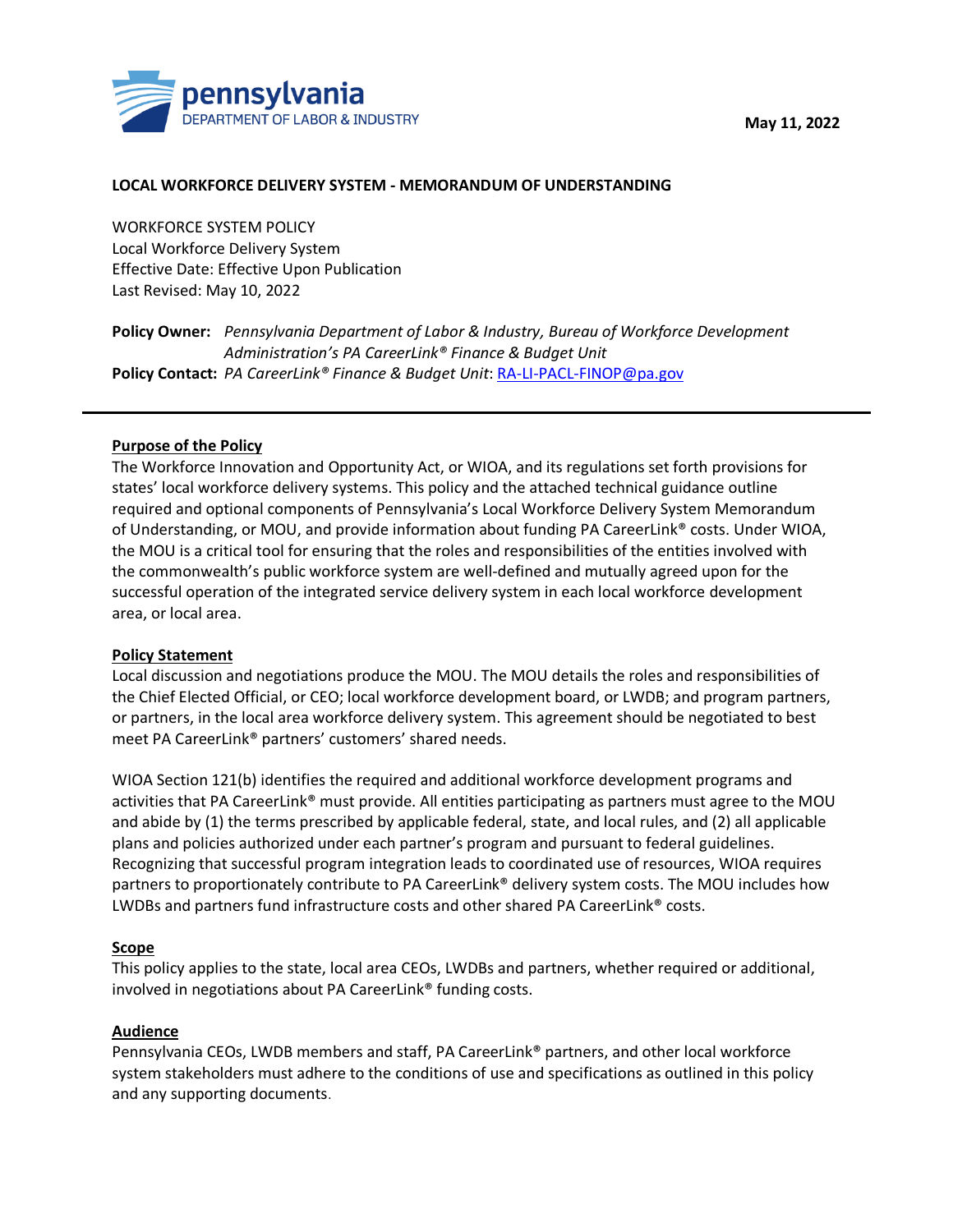### **Related Policies**

[PA CareerLink® System Operator Policy](https://www.dli.pa.gov/Businesses/Workforce-Development/Pages/Pennsylvania) [Financial Management Policy](https://www.dli.pa.gov/Businesses/Workforce-Development/Pages/Pennsylvania)

## **Definitions**

**Access** to each partner program and its services means having a program staff member physically present at the one-stop center; or having a staff member from a different partner program physically present at the one-stop center appropriately trained to provide information to customers about the program, services and activities available through partner programs; or making available a direct linkage through technology to program staff who can provide meaningful information or services.

**Additional costs** are operating and shared costs for services commonly provided through the one-stop partner programs including initial intake, needs assessment, basic skills appraisal, identifying appropriate services, referrals to other one-stop partners and business services.

# **Affiliate sites** or affiliate one-stop centers:

(a) make available to job seekers and employer customers one or more of the one-stop partners' programs, services and activities. An affiliate site does not need to provide access to every required one-stop partner program. The frequency of program staff's physical presence in the affiliate site will be determined at the local level. Affiliate sites are access points in addition to the comprehensive one-stop center(s) in each local area. If used by local areas as a part of the service delivery strategy, affiliate sites must be implemented in a manner that supplements and enhances customer access to services.

(b) As described in §361.315, Wagner-Peyser Act employment services cannot be a stand-alone affiliate site.

(c) States, in conjunction with LWDBs, must examine lease agreements and property holding throughout the one-stop delivery system in order to use property in an efficient and effective way. Where necessary and appropriate, states and LWDBs must take steps as soon as reasonably possible to align lease expiration dates with efforts to consolidate one-stop operations into service points where Wagner-Peyser Act employment services are collocated. These steps must be included the state plan.

(d) All affiliate sites must be physically and programmatically accessible to individuals with disabilities, as described in 20 CFR part 38, the implementing regulations of WIOA sec. 188.

**Allocation** is the process of assigning a cost, or a group of costs, to one or more cost objectives, in reasonable proportion to the benefit provided or other equitable relationship. The process may entail assigning a cost(s) directly to a final cost objective or through one or more intermediate cost objectives.

**Chief elected official, or CEO,** is the chief executive officer of a unit of general local government in a local workforce development area. By legislation, the CEO is financially liable for the workforce funds that are allocated to a local workforce development area. The CEO is responsible for appointing local workforce development board members, approving the local workforce development board budget and serving as the local grant recipient.

**Commonwealth Workforce Development System, or CWDS,** is the sole data-management and reporting system of record used for data collection and reporting related to all WIOA Title I and Title III,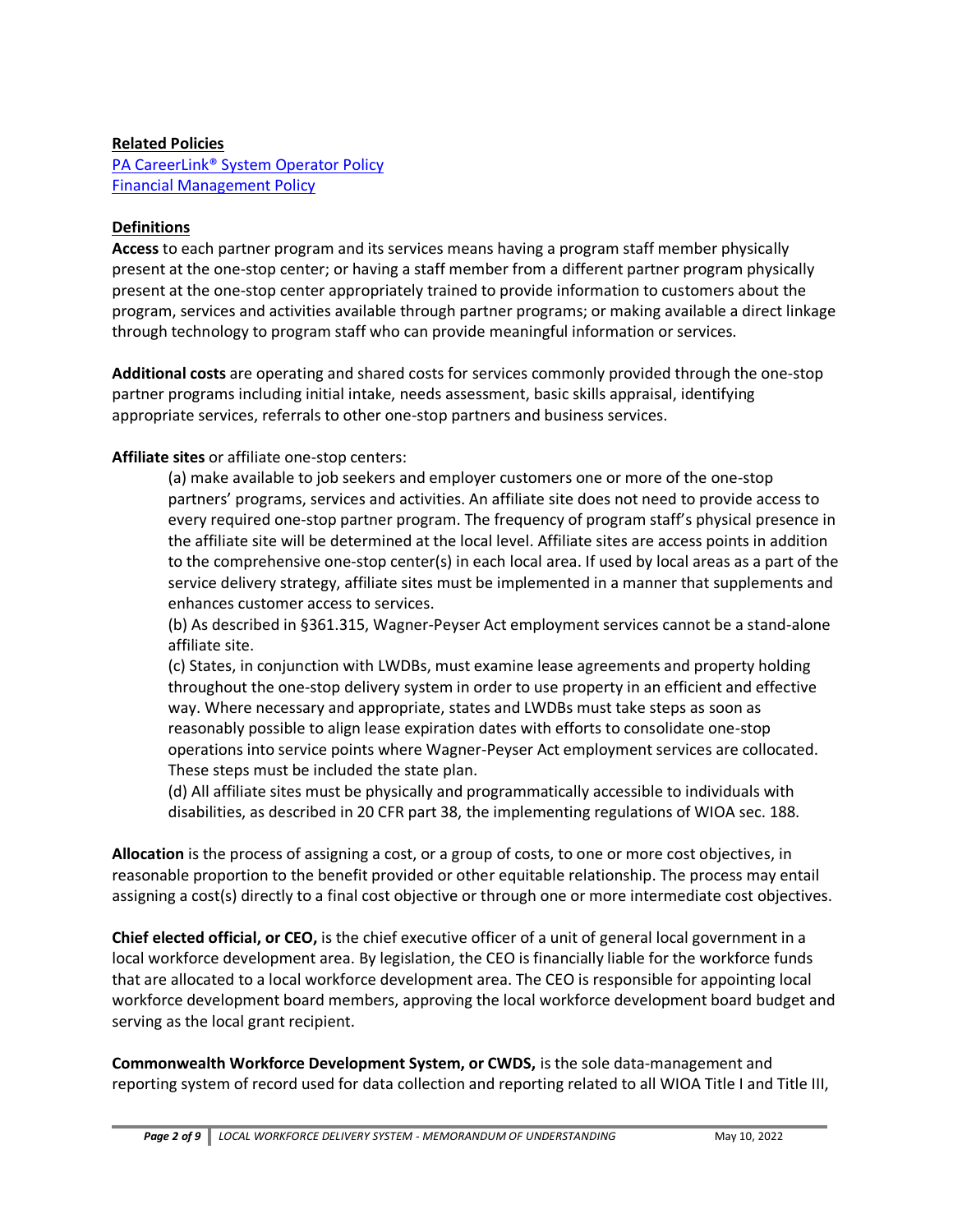Wagner-Peyser Act and Trade Act-related activity in Pennsylvania.

**Comprehensive one-stop center** is a physical location where job seekers and area employers can access the programs, services, and activities of all required one-stop partners during regular business hours. A comprehensive one-stop center must have at least one WIOA title I staff person physically present. It must provide access to (1) career services; (2) training services; (3) employment and training activities; (4) programs and activities carried out by required and additional one-stop partners; and (5) workforce and labor market information. All comprehensive one-stop centers must be physically and programmatically accessible to individuals with disabilities, as described in 29 CFR part 38, the implementing regulations of WIOA sec. 188.

**Cost objective** is a program, function, activity, award, organizational subdivision, contract, or work unit for which cost data are desired and for which provision is made to accumulate and measure the costs of processes, products, jobs, capital projects, etc. A further distinction is made between intermediate cost objectives (2 CFR 200.60) and final cost objectives (2 CFR 200.44).

**Direct linkage** means providing direct connection at the one-stop center, within a reasonable time, by phone or through a real-time Web-based communication to a program staff member who can provide program information or services to the customer. To constitute ''direct linkage,'' more is required than only providing a phone number, website, or information, pamphlets or materials.

# **Funding types:**

- **Cash** are funds provided to the LWDB or its designee by one-stop partners, either directly or by an interagency transfer or third party.
- **Non-cash** are expenditures incurred by one-stop partners on behalf of the one-stop center; and goods or services contributed by a partner program and used by the one-stop center. Contributions must be valued consistent with *Uniform Administrative Requirements, Cost Principles, and Audit Requirements for Federal Awards* 2 CFR Part 200*,* also known as the *Uniform Guidance,* and 20 CFR 678.720.
- **Third-party in-kind** are contributions of space, equipment, technology, non-personnel services or other like items to support the infrastructure costs associated with one-stop operations, by a non-one-stop partner to: support the one-stop center in general or to support the proportionate share of one-stop infrastructure costs of a specific partner.

**Generally accepted accounting principles, or GAAP,** refers to a common set of accepted accounting principles, standards and procedures issued by the Financial Accounting Standards Board.

**Governmental Accounting Standards Board** is the source of generally accepted accounting principles, or GAAP, used by the state and local governments in the United States. As with most of the entities involved in creating the GAAP in the United States, it is a private, non-governmental organization.

**Impasse** is a disagreement by at least one of the required partners regarding MOU negotiations. The LWDB must report an impasse to the state WDB, Governor, and relevant state agency. If an impasse is not resolved informally, a formal dispute resolution process is followed to reach consensus. An impasse related to infrastructure cost funding must be resolved using the state funding mechanism, or SFM.

**Infrastructure costs** are non-personnel costs necessary for the general operation of the one-stop center,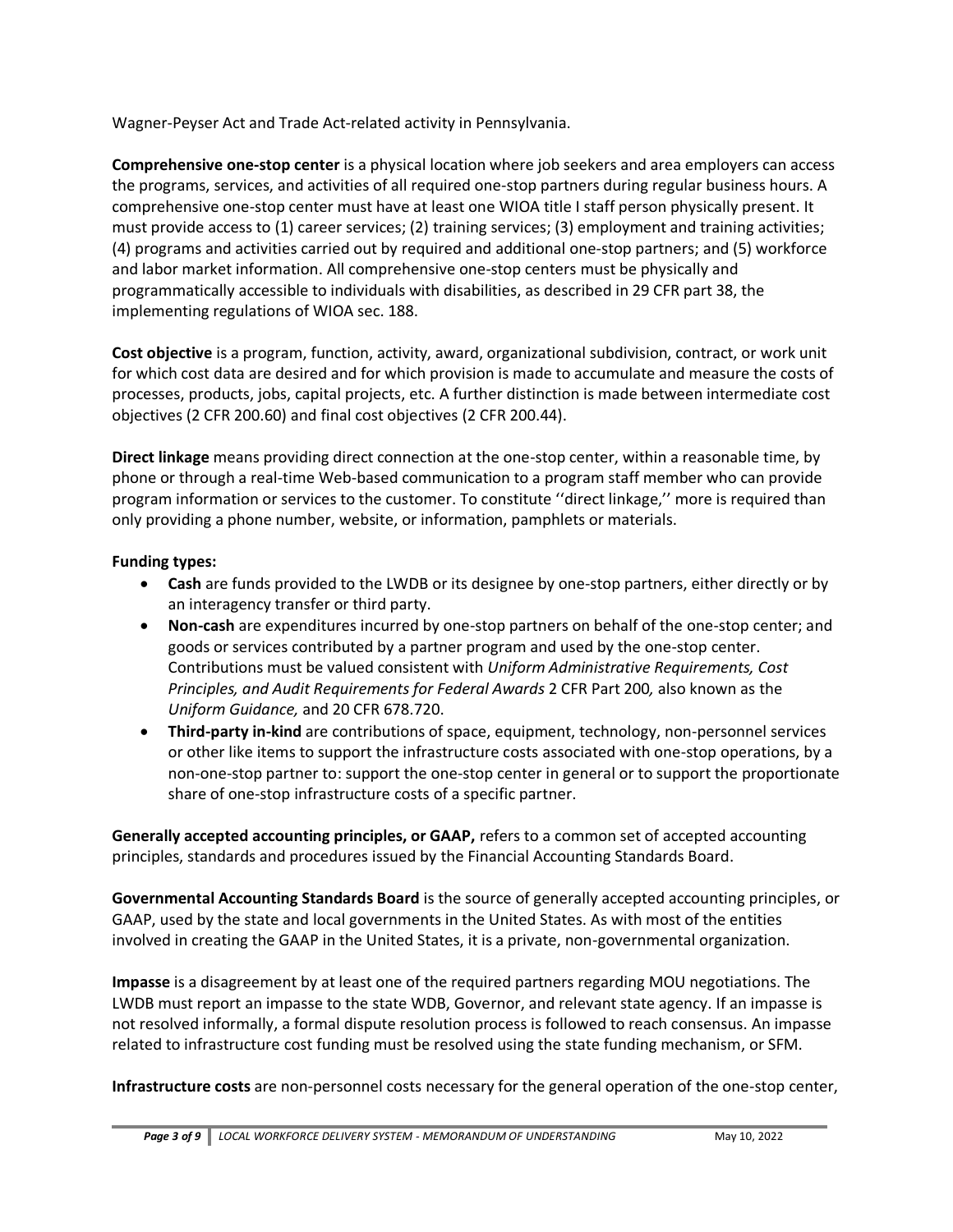including but not limited to applicable facility costs (such as rent), utilities and maintenance, equipment (including assessment-related products and assistive technology for individuals with disabilities) and technology to facilitate access to the one-stop center, including technology used for the center's planning and outreach activities. Common identifier costs may be considered as costs of one-stop infrastructure.

**Infrastructure funding agreement, or IFA,** describes a reasonable cost allocation methodology, where infrastructure costs are charged to each partner based on partners' proportionate use of the one-stop center, relative to the benefits received from the use of the one-stop center consistent with Federal Cost Principles in the Uniform Guidance at 2 CFR part 200, and the Department of Labor exceptions at 2 CFR part 2900. A LWDB may negotiate an umbrella IFA or individual IFAs for one or more of its one-stop centers.

**Local funding mechanism** is an IFA negotiated by the LWDBs with all PA CareerLink® partners for each comprehensive one-stop delivery center.

**Local one-stop delivery system** is the network of workforce-related products, programs, services, activities, and service locations established to meet business and jobseeker needs in a local workforce area.

**Memorandum of understanding, or MOU,** is an agreement negotiated, developed and executed between the LWDB and the one-stop partners, with the agreement of the CEO and the one-stop partners, relating to the operation of the one-stop delivery system in the local area. Two or more local areas in a region may develop a joint MOU, if they are in a region that has submitted a regional plan under sec. 106 of WIOA.

**Non-Consensus** is when the LWDB, CEO, and one-stop partners in a local area do not reach agreement on methods of sufficiently funding the costs of the infrastructure of one-stop centers for a program year, triggering the SFM applicable to the local areas for that program year.

**Operating budget, or OB,** (formerly Resource Sharing Agreement Budget, or RSAB) is a consolidated budget report in which the local area grantees enter their budget data for the new year and report actual expenditures on a quarterly basis. The consolidated budget reports provided by the local area grantees initiate and finalize discussions and internal agreements with each state PA CareerLink® partner agency. The results provide the annual allocation of state PA CareerLink® funds made available for distribution to local area grantees. Grantees identify the costs as Facility, Operating and Personnel expenses by each PA CareerLink® and applicable State PA CareerLink® partner agency.

**Pennsylvania CareerLink®, or PA CareerLink®,** is the registered trademarked name of Pennsylvania's one-stop workforce development service-delivery system, including each one-stop center and publicfacing aspects of the online job matching system used by individuals, job seekers, employers, program partners and providers, training providers and other stakeholders.

**Pennsylvania Workforce Development Board, or PA WDB,** is the governor's private-sector policy advisor on building a strong workforce development system aligned with state education and economic development goals.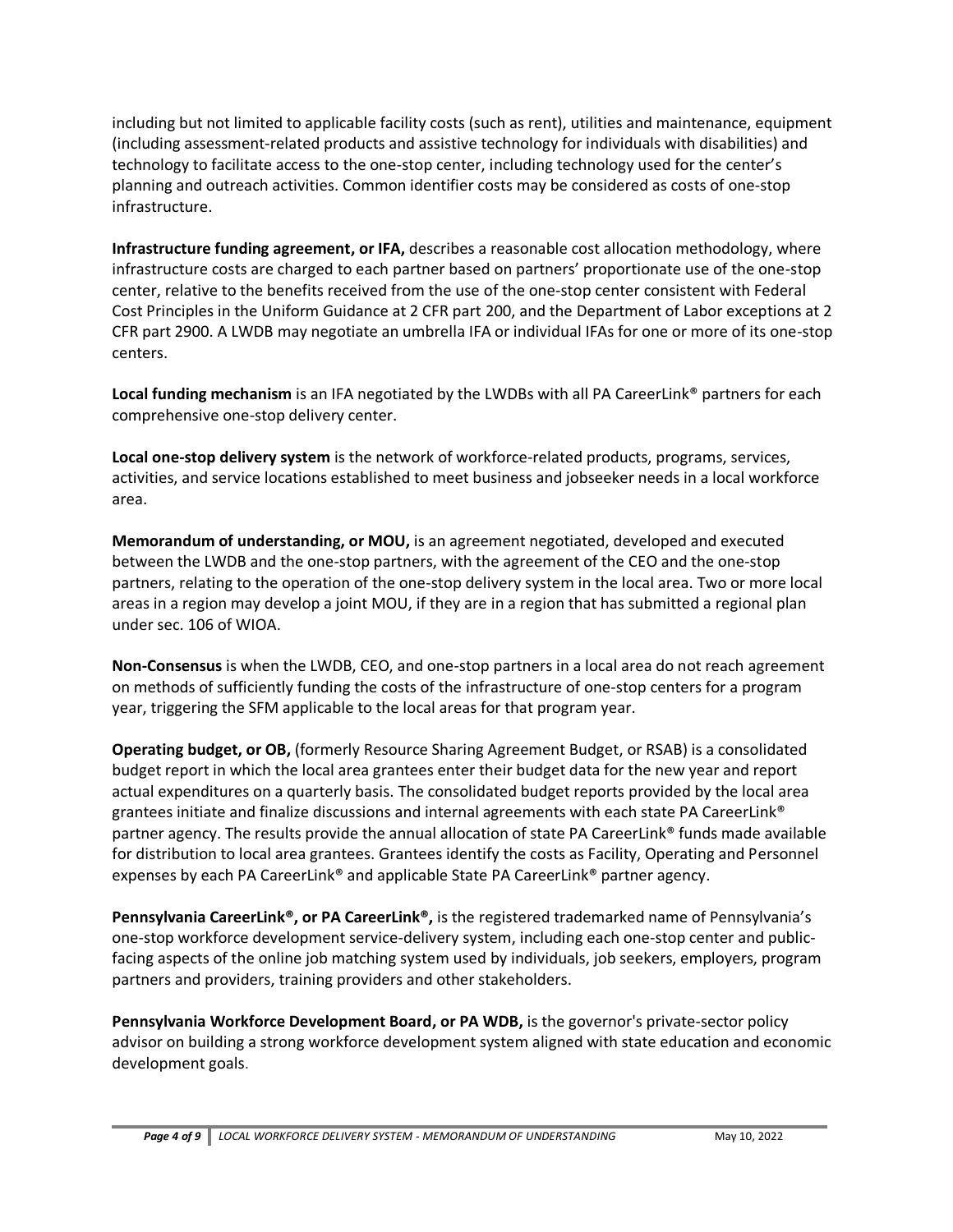**Proportionate use** refers to a partner program contributing its fair share of the costs proportionate to: (1) the use of the one-stop center by customers that may include reportable individuals and participants in its program at the one-stop center; (2) the amount of square footage occupied by the partner program in the one-stop center; or (3) another allocation base consistent with the Uniform Guidance at 2 CFR part 200.

**Relative benefit** is the process of assigning a cost or group costs to one or more cost objectives which are in reasonable proportion to the benefit provided. The relative benefit received from participating in the one-stop delivery system is another step in the cost allocation process that determines proportionate share.

**Request for funds, or RFF,** is an application from the local area submitted in accordance with state guidelines that requests additional funding for specified purposes.

**Required and additional partners** are entities that administer required programs or activities as described in WIOA Sec. 121(b)(1)(B) and 20 CFR 678.400, or the additional programs as described in WIOA Sec. 121(b)(2)(B) and 20 CFR 678.410 in a local area. Required programs and activities are mandated to be made available in the PA CareerLink® delivery system while additional programs may be made available if approved by the CEO and the LWDB. All one-stop partners must enter into a MOU with the LWDB.

**Specialized centers** address specific needs, including those of dislocated workers, youth or key industry sectors, or clusters. A specialized center must include other programs besides Wagner-Peyser Act employment services, local veterans' employment representatives, disabled veterans' outreach program specialists and unemployment compensation. As described in 34 CFR §361.320, they must be connected to comprehensive or affiliated sites by having processes in place to make referrals to these centers and the partner programs located within.

**State funding mechanism, or SFM,** is an IFA established by the governor if a LWDB is unable to secure agreement to the MOU from all required partners by the deadline established in WIOA regulations.

**System of record/records system** is an information technology resource used to generate either an electronic or physical record that is based on business rules and processes. For purposes of this policy, "system of record" is CWDS/PA CareerLink®.

**Workforce Innovation and Opportunity Act, or WIOA,** superseded the Workforce Investment Act of 1998, or WIA, and amended the Adult Education and Family Literacy Act, the Wagner Peyser Act, and the Rehabilitation Act of 1973. To help businesses and job seekers meet their needs, the workforce system established under WIOA is integrated by design. WIOA envisioned connecting businesses with job seekers through meaningful partnerships among workforce, education, human services, and economic development entities, ensuring optimum results and resource leveraging. The law addresses job seekers' needs by establishing a workforce system delivering access to employment, education, training, and support services to succeed in the labor market. Through the PA CareerLink® one-stop system, WIOA addresses employers' needs by connecting them with skilled workers able to compete in the global economy.

# **Procedures**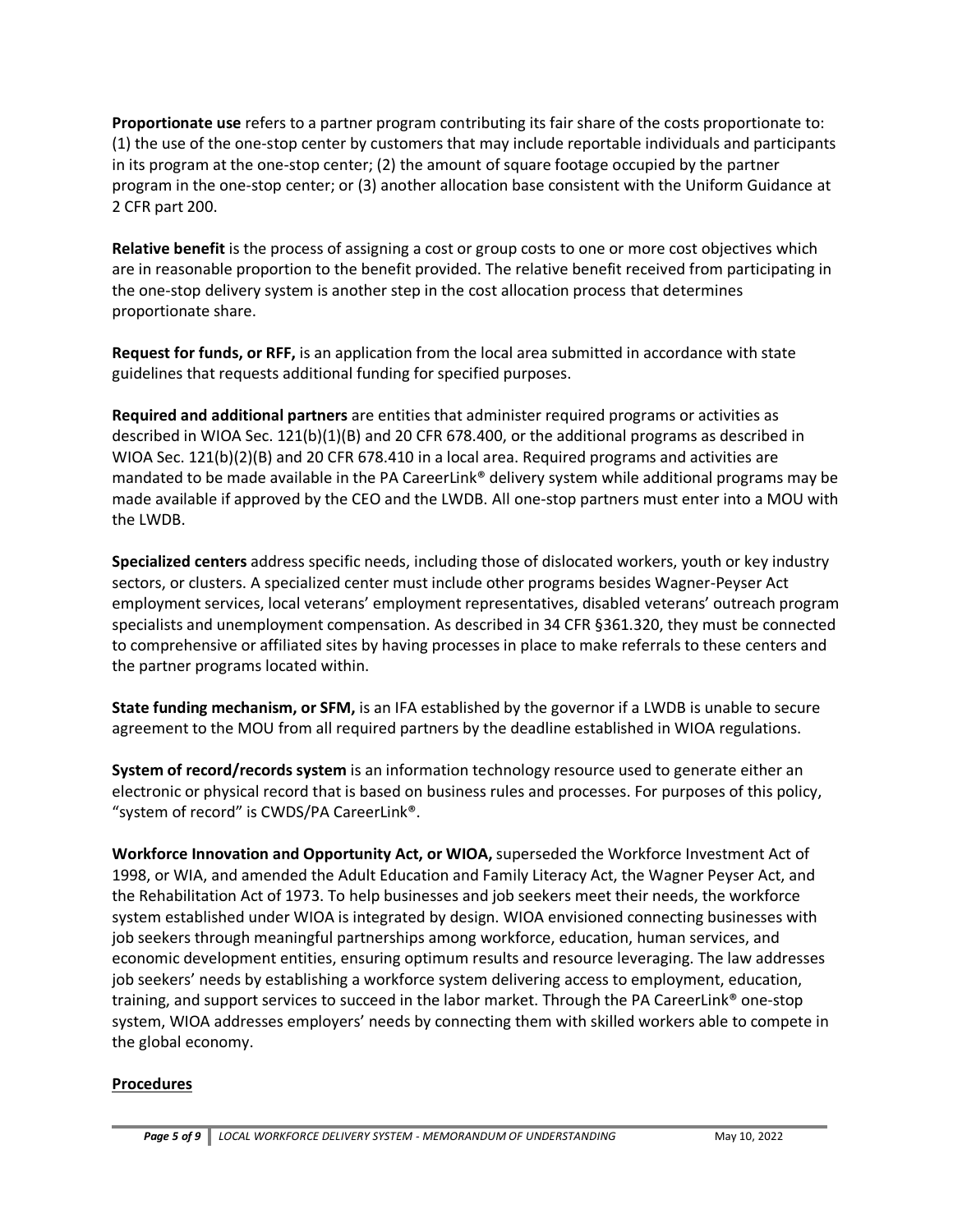MOU Content and Provisions**:** The MOU is an agreement between the LWDB and the partners that make up the local one-stop service delivery system. This MOU is reviewed and renewed at least every three (3) years by each of the partners and signatures are applied accordingly.

There are three primary components of the MOU: (1) the MOU Terms and Conditions, (2) the Infrastructure Funding Agreement, or IFA, and (3) the Operating Budget, or OB.

- *Terms and conditions.* The MOU terms and conditions must clearly state (1) the roles and responsibilities of each party, (2) how services are coordinated through the local workforce development system, (3) how infrastructure and additional costs are funded, and (4) other applicable tenets as defined by WIOA and its promulgating regulations and/or agreed to by the MOU parties.
- *IFA.* An IFA is a mandatory component of the local MOU, as described in WIOA sec. 121(c) and 20 CFR 678.500 and 678.755. Each required partner must contribute to the infrastructure and additional costs of the local PA CareerLink® delivery system based on the program's proportionate use and relative benefit received, consistent with the Uniform Guidance. The LWDB and partners may define their own methodology to determine contribution amounts, so long as it is based on the partners' proportionate use and benefit received and is consistent with the Uniform Guidance and WIOA's promulgating regulations. For affiliate and specialized centers, only the LWDB and those partners participating in the operation of that service delivery site are required to enter into the IFA for that particular center. Refer to the *Local Workforce Delivery System - Memorandum of Understanding Guide* for additional IFA-specific information and requirements.
- *OB.* The operating budget is the end result of MOU negotiation and the IFA process. WIOA requires an annual PA CareerLink® OB for local service delivery sites. The OB is a financial plan within which CEOs, the LWDB and partners in each local area agree to each partner's contribution to certain costs. This budget consists of costs identified in WIOA sec. 121(h)(2), specifically infrastructure and additional costs. The OB may include separate budgets for each PA CareerLink® comprehensive, affiliate, or specialized center. Once the OB is established and agreed upon by the LWDB and all partners, negotiations of partner contributions toward infrastructure and additional costs of the local PA CareerLink® system will convene.

OBs, one-stop/staffing surveys, and expenditure reporting must be submitted to the Pennsylvania Department of Labor & Industry, or L&I. Downloadable templates are found within the [Financial Management Policy.](https://www.dli.pa.gov/Businesses/Workforce-Development/Pages/Pennsylvania) Current staffing levels and negotiations with one-stop program partners will be evaluated and used to determine the proposed PA CareerLink® funding level for each local area. The use of the Cost Allocation Reimbursement System, or CARS, provides drawdown information. Expenditures are reported on the quarterly Operating Budgets-Financial Status Reports, or OB-FSR. LWDBs must ensure submissions comply with L&I guidance and that current templates are used. Refer to the *PA CareerLink® Operating Budget Bulletin* for additional direction.

# MOU Timeline

A general MOU timeline is in the *Local Workforce Delivery System - Memorandum of Understanding Guide*. LWDBs are to consider their parameters and unique circumstances and adjust the suggested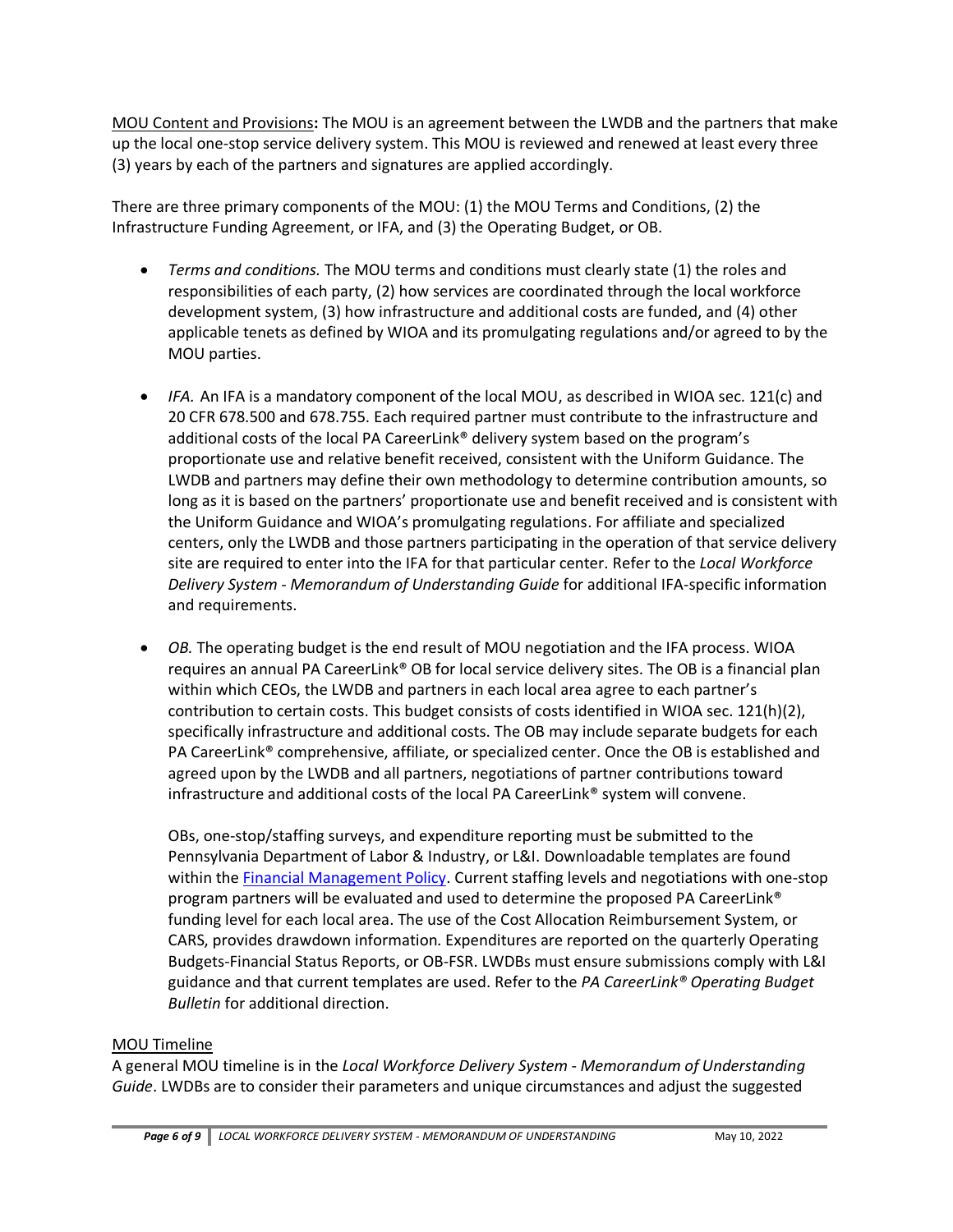MOU timeline accordingly. The annual Operating Budget must be submitted to L&I by May 1 of each year.

# MOU Negotiation Outcome: Consensus or Impasse

The LWDB Chair (or designee) is responsible for convening all required and additional PA CareerLink® partners (either in person or using an electronic forum such as Zoom or Microsoft Teams) to begin MOU negotiations. During this meeting, the LWDB Chair (or designee) must provide a detailed review of all relevant documents (including the budget for the new program year), facts, and information, while ensuring all parties have sufficient time to ask questions, voice concerns, and are fully aware of expectations and processes.

The LWDB must report the outcome of MOU negotiations (i.e., consensus or impasse) on or before March 10 during a planned MOU renewal, using the publicly posted *MOU Negotiation Outcome Notification* template on [PA's Workforce System Directives](https://www.dli.pa.gov/Businesses/Workforce-Development/Pages/Pennsylvania). The LWDB must submit the completed template to BWDA's PA CareerLink® Finance and Budget Unit a[t RA-LI-PACL-FINOP@pa.gov.](mailto:RA-LI-PACL-FINOP@pa.gov) Outcomes will be reported to the governor, Pennsylvania Workforce Development Board, or PA WDB, and state workforce agency, or SWA. Refer to the *MOU Negotiation Outcome Notification* template for more information.

The goal of each LWDB and required one-stop partners is to negotiate in good faith and reach consensus. All parties of the MOU should attempt to resolve any disputes internally. Should the parties reach an impasse, the LWDB must report it and provide documentation of negotiation efforts including the newly drafted MOU and/or newly drafted budget, if either has been developed and/or signed by one or more parties. A description of the process used among partners to resolve issues when nonconsensus occurred must also be outlined. L&I staff will attempt to resolve the impasse through an informal dispute resolution process by working collaboratively with the impacted LWDB and required one-stop partners as necessary. Typically, this process will occur between March 11 to April 15.

# SFM Appeal Process

The SFM, as described in 20 CFR Part 678.730, will only be used when there is an impasse related to infrastructure cost funding. A one-stop partner may file an appeal when the SFM is enacted and there is a disagreement with the governor's determination of infrastructure cost contributions. Refer to the *Local Workforce Delivery System - Memorandum of Understanding Guide* for additional direction.

# Submission

BWDA's PA CareerLink® Finance and Budget Unit must receive the local area's annual OBs with appropriate supporting documentation by May 1. The submission is considered complete only after L&I acknowledges to the local area that the submission meets acceptable standards.

Local areas must use the PA CareerLink® Finance and Budget Resource Account, [RA-LI-PACL-](mailto:RA-LI-PACL-FINOP@pa.gov)[FINOP@pa.gov,](mailto:RA-LI-PACL-FINOP@pa.gov) when electronically submitting documents that affect MOU subjects such as *MOU Negotiation Outcome Notification*, OBs, staffing surveys and OB-FSRs.

# **Resources** *(located on [PA's Workforce System Directives](https://www.dli.pa.gov/Businesses/Workforce-Development/Pages/Pennsylvania) website)*

# **Associated with MOU policy:**

- Appendix A: Epilogue
- Local Workforce Delivery System Memorandum of Understanding Guide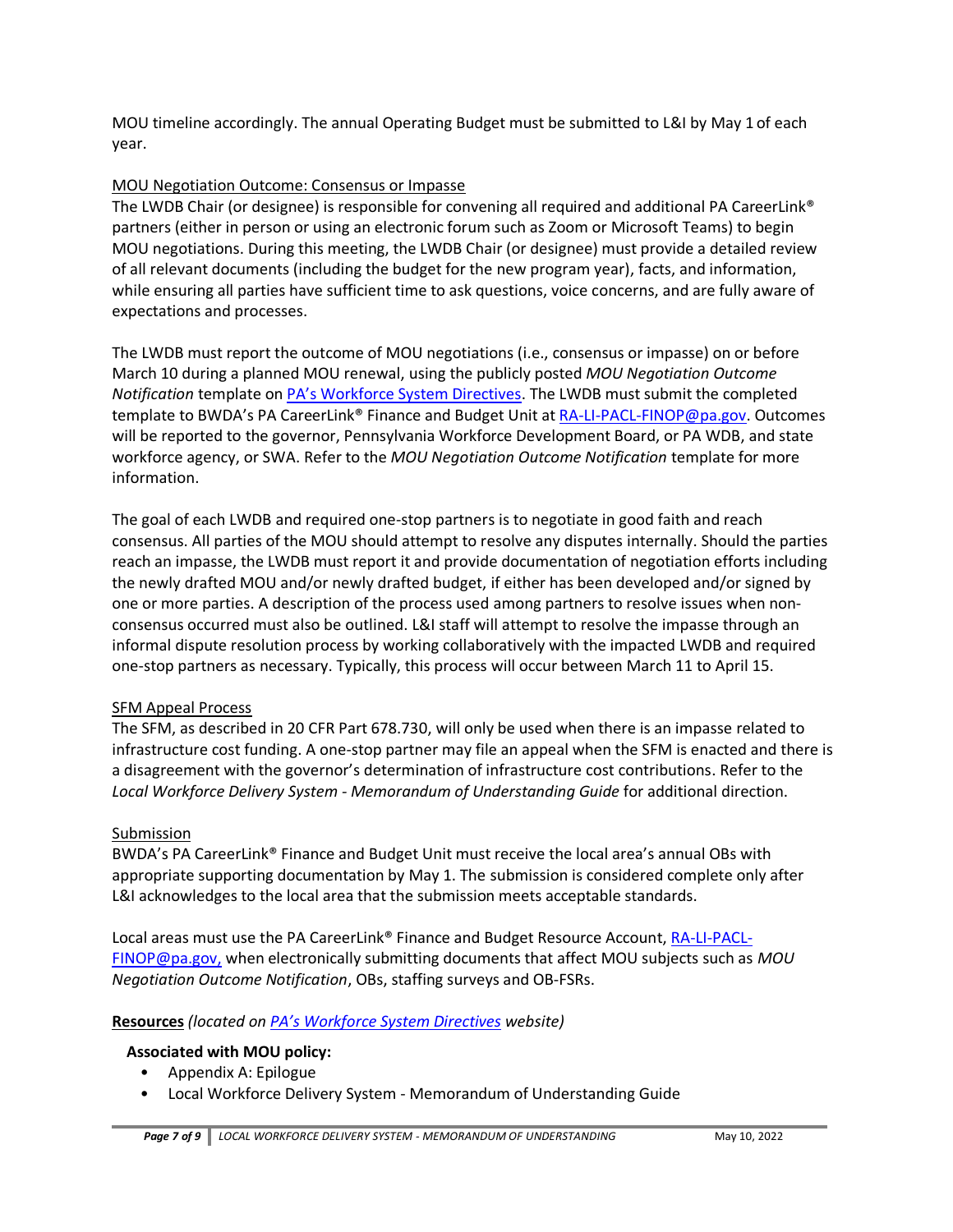- Sample Memorandum of Understanding template
- MOU Authority and Signature Page
- MOU Negotiation Outcome Notification template
- MOU Negotiators and Signers Contact List
- Optional WIOA Service List

# **Associated with Financial Management policy:**

- PA CareerLink® Operating Budget template
- PA CareerLink® Staffing Survey template
- Operating Budget-Financial Status Report template
- PA CareerLink® Operating Budget Bulletin

## **Supporting Information**

- Workforce Innovation and Opportunity Act (Pub. L 113-128), July 22, 2014
- WIOA promulgating regulations including 20 CFR Part 678, Aug. 19, 2016
- Uniform Administrative Requirements, Cost Principles, and Audit Requirements for Federal Awards, Final Rule (also known as the *Uniform Guidance*), 2 CFR Part 200, Dec. 19, 2014
- Uniform Administrative Requirements, Cost Principles, and Audit Requirements for Federal Awards Technical Amendments, 2 CFR Part 2900, Dec. 30, 2015
- Training and Employment Guidance Letter, or TEGL, 16-16, One-Stop Operations Guidance for the American Job Center Network, Jan. 18, 2017
- TEGL 17-16, Infrastructure Funding of the One-Stop Delivery System, Jan. 18, 2017
- Training and Employment Notice, or TEN, 13-20, WIOA Operating Guidance, Jan. 4, 2021

# **Policy History**

The Workforce Investment Act of 1998, or WIA, required LWDBs, with the agreement of the CEOs, to develop and enter into a MOU with the partners concerning the operation of the PA CareerLink® delivery system. WIOA provided greater detail on the requirements of the one-stop delivery system including the MOU. The commonwealth determined that the MOU should be divided into two (2) agreements: a *One-Stop Partner Agreement* and a *Resource Sharing Agreement* with its accompanying budget.

WIOA section 121(c) outlines MOU development and its contents while describing the one-stop delivery system, its operation, services, and the method of infrastructure funding and other shared costs associated with the local PA CareerLink® system. Subsequently, the commonwealth changed prior practice and provided guidance for a unified MOU.

| <b>Revision Date</b> | <b>Author</b> | <b>Description</b>                                  |
|----------------------|---------------|-----------------------------------------------------|
| 5/9/22               | L&I BWDA      | Epilogue was created and added. Additional changes  |
|                      |               | to the MOU Negotiator and Signers Contact List were |
|                      |               | added in response to public posted comments.        |
| 4/15/22              | L&I BWDA      | Entire guidance was reformatted; most content       |
|                      |               | remained the same, however, it was reorganized and  |
|                      |               | separated into policy and guidance. A separate      |
|                      |               | document, the MOU policy, was created. WIOA         |
|                      |               | Service Lists were added into the MOU template and  |

# **Summary of Changes**